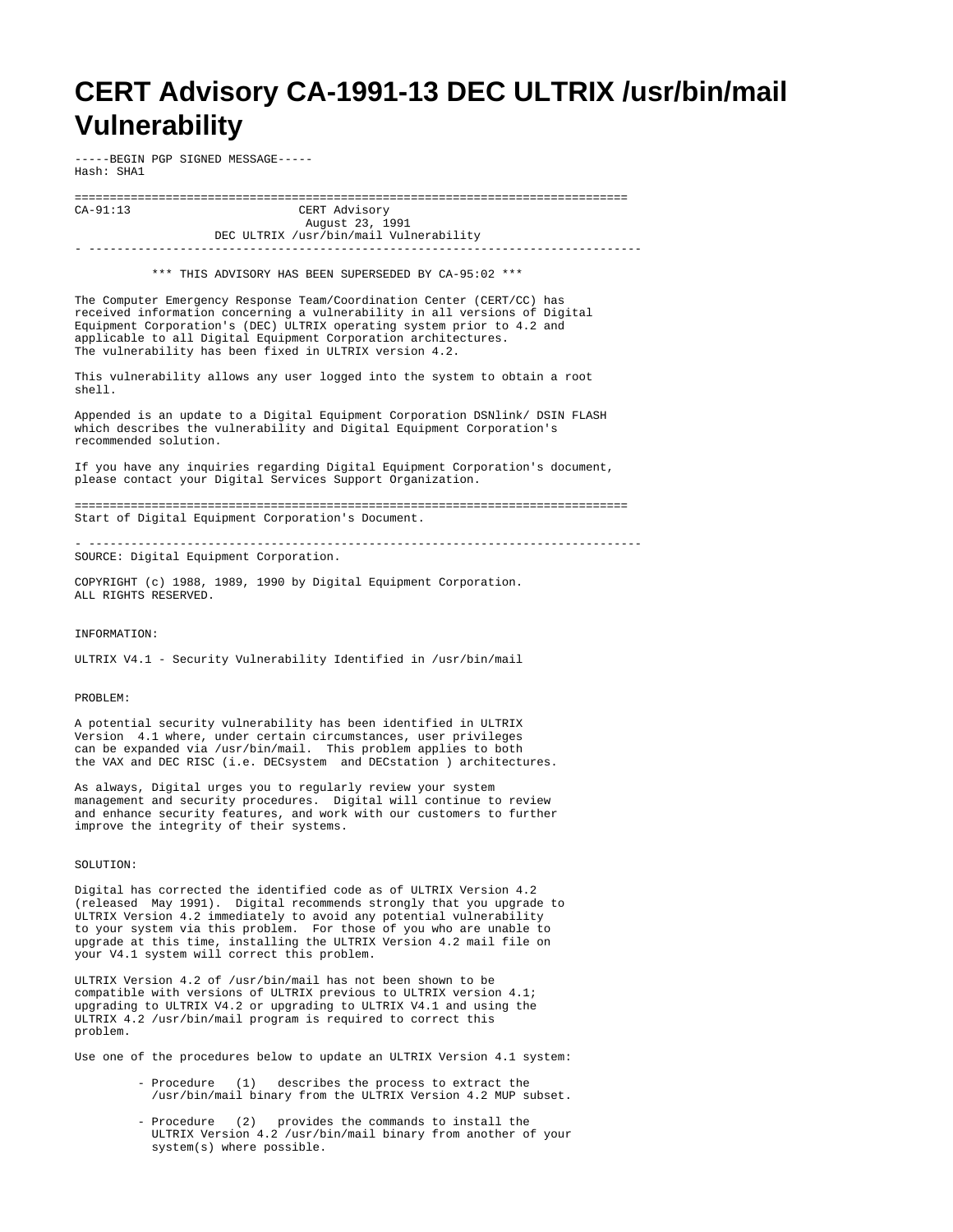- Both the VAX (DECsystem) and DEC RISC (DECstation) versions of the ULTRIX Version 4.2 /usr/bin/mail binary, may be obtained by contacting your Digital Services Support Organization. - ------------------------------------------------------------------------------- (1) This procedure will replace your existing /usr/bin/mail binary using the /usr/bin/mail binary from the ULTRIX Version 4.2 MUP distribution. The procedure below describes the method to extract the binary from the tape media. NOTE: Setting the environment to single user mode will prevent possible disruption of the mail services. - ------------------------------------------------------------------------------- To update an ULTRIX Version 4.1 system, you must first obtain the ULTRIX Version 4.2 binary of /usr/bin/mail for your computer's architecture from your ULTRIX Version 4.2 distribution tapes. LOAD THE ULTRIX MANDATORY UPGRADE TAPE ON YOUR ULTRIX Version 4.1 SYSTEM. ( Note: UDTBASE421 will provide the RISC base upgrade, ULTBASE421 will) ( provide the VAX base upgrade mail file. Substitute as necessary for) ( your architecture. ) ( ISSUE THE FOLLOWING COMMANDS FROM YOUR ULTRIX Version 4.1 SYSTEM ) ( BECOME ROOT - YOU MUST HAVE PRIVILEGES TO MAKE THIS UPDATE. )  $%$  su (cd TO SOME DIRECTORY THAT YOU CAN PUT THE FILE IN TEMPORARILY, e.g. cd /tmp) # cd /tmp (NOTE: YOU WILL NEED APPROXIMATELY 2 MB of DISK SPACE ) # mkdir ./usr # mkdir ./usr/etc # mkdir ./usr/etc/subsets # setld -x /dev/nrmt0h {UDTBASE421 or ULTBASE421} ( LIST THE SUBSET, CREATE THE FILE UDTBASE421 or ULTBASE0421, THEN EXTRACT ) ( THE MAIL FILE /usr/bin/mail {NOTE} THIS EXAMPLE USES THE "RISC" SUBSET ) # ls # mv UDTBASE421 UDTBASE421.Z # zcat UDTBASE421.Z | tar xvf - ./usr/bin/mail ( MOVE THE ULTRIX V4.2 BINARY TO /usr/bin/mail CHANGE PROTECTION, OWNER etc.) # cd /usr/bin # mv mail mail.old # chmod 600 mail.old # mv /tmp/usr/bin/mail . # chown root mail # chgrp kmem mail # chmod 6755 mail - ------------------------------------------------------------------------------- To update the /usr/bin/mail binary from an existing V4.2 (similar platform (VAX or RISC)) remote node, copy the file to your system and store it in a temporary location  $(e,q, - /tmp / mail).$  The procedure below provides an example using DECnet. Use the copy command that fits your environment to copy the /usr/bin/mail binary from a remote node to the /tmp directory on your local system. NOTE: Setting the environment to single user mode will prevent possible disruption of the mail services. - -------------------------------------------------------------------------------

% dcp -iv {remote-nodename}/{username}/{password}::'/usr/bin/mail' '/tmp/mail'